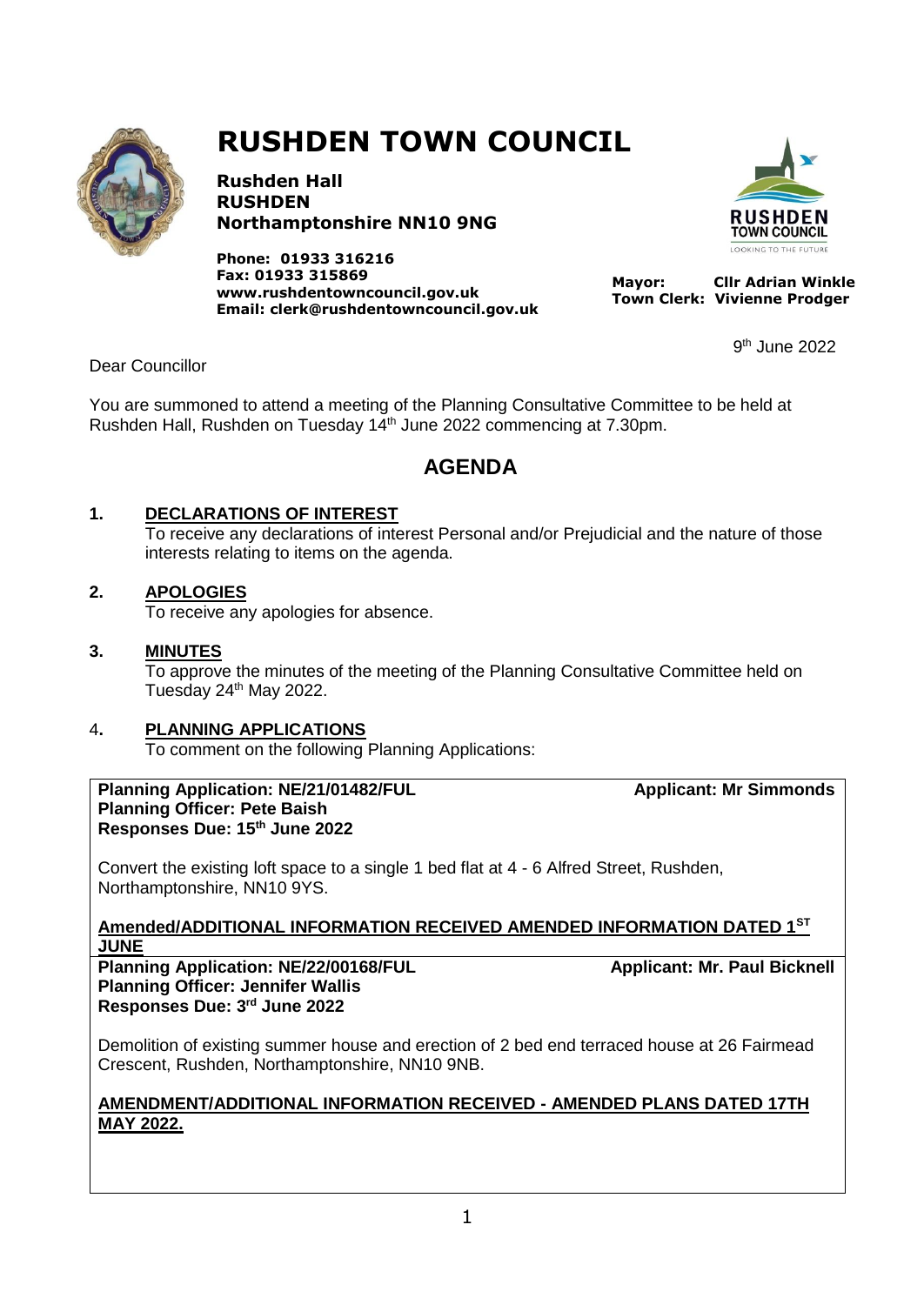| Planning Application: NE/22/00360/FUL                                                                                                | Applicant: Mr. Derya Duzgunoglu       |
|--------------------------------------------------------------------------------------------------------------------------------------|---------------------------------------|
| <b>Planning Officer: Patrick Reid</b>                                                                                                |                                       |
| Responses Due: 24th June 2022                                                                                                        |                                       |
|                                                                                                                                      |                                       |
| Erection of a single storey rear extension to create a new commercial unit at 33 High Street,<br>Rushden, Northamptonshire NN10 0QE. |                                       |
|                                                                                                                                      |                                       |
| Planning Application: NE/22/00464/FUL                                                                                                | <b>Applicant: Mr. Jay Hulatt</b>      |
| <b>Planning Officer: Ian Baish</b>                                                                                                   |                                       |
| Responses Due: 16th June 2022                                                                                                        |                                       |
|                                                                                                                                      |                                       |
| New vehicular access at 42 Little Street, Rushden, Northamptonshire, NN10 0LS.                                                       |                                       |
| Planning Application: NE/22/00614/FUL                                                                                                | <b>Applicant: Mr. Abazi</b>           |
| <b>Planning Officer: Chris Hill</b>                                                                                                  |                                       |
| Responses Due: 17th June 2022                                                                                                        |                                       |
| Conversion of 3-bed dwelling into 2 x 1-bedroom apartments; and addition of single storey rear                                       |                                       |
| extension at 5 Grove Road, Rushden, Northamptonshire, NN10 0JX.                                                                      |                                       |
| Planning Application: NE/22/00644/REM                                                                                                | <b>Applicant: Mr. John Dickens</b>    |
| <b>Planning Officer: Ian Baish</b>                                                                                                   |                                       |
| Responses Due: 16th June 2022                                                                                                        |                                       |
|                                                                                                                                      |                                       |
| Reserved Matters: Access, Appearance, Landscaping, Layout and Scale pursuant to application                                          |                                       |
| 20/01572/OUT, 3 bedroom detached house with integral garage (All Matters Reserved) at 16                                             |                                       |
| Grafton Road, Rushden, Northamptonshire, NN10 0HU.                                                                                   |                                       |
| Planning Application: NE/22/00651/PNT                                                                                                | <b>Applicant: EE Limited</b>          |
| <b>Planning Officer: Gavin Sylvester</b><br>Responses Due: 17th June 2022                                                            |                                       |
|                                                                                                                                      |                                       |
| Mast and associated supporting apparatus at Land Off A6 Roundabout, Newton Road, Rushden,                                            |                                       |
| Northamptonshire.                                                                                                                    |                                       |
| Planning Application: NE/22/00658/FUL                                                                                                | <b>Applicant: Mr. Andrew Patenall</b> |
| <b>Planning Officer: Jacqui Colbourne</b>                                                                                            |                                       |
| Responses Due: 24th June 2022                                                                                                        |                                       |
|                                                                                                                                      |                                       |
| Single storey rear extension with a similar roof design and materiality as existing at 32 Church                                     |                                       |
| Hall Road, Rushden, Northamptonshire, NN10 9PA.                                                                                      |                                       |
| Planning Application: NE/22/00695/FUL<br><b>Planning Officer: Susie Russell</b>                                                      | <b>Applicant: Mr. David Nicholson</b> |
| Responses Due: 24th June 2022                                                                                                        |                                       |
|                                                                                                                                      |                                       |
| Conversion of existing storage area into a 2 bedded flat at 172 Washbrook Road, Rushden,                                             |                                       |
| Northamptonshire, NN10 6AA.                                                                                                          |                                       |
| Planning Application: NE/22/00703/FUL                                                                                                | <b>Applicant: Katie Stephens</b>      |
| <b>Planning Officer: Chris Spong</b>                                                                                                 |                                       |
| Responses Due: 30th June 2022                                                                                                        |                                       |
| Single storey rear/side extension with a half garage conversion and internal rearrangement.                                          |                                       |
| Further allow for a replacement of the existing single storey side roof at 12 St Georges Way,                                        |                                       |
| Rushden, Northamptonshire, NN10 6UB.                                                                                                 |                                       |
|                                                                                                                                      |                                       |
|                                                                                                                                      |                                       |
|                                                                                                                                      |                                       |
|                                                                                                                                      |                                       |
|                                                                                                                                      |                                       |